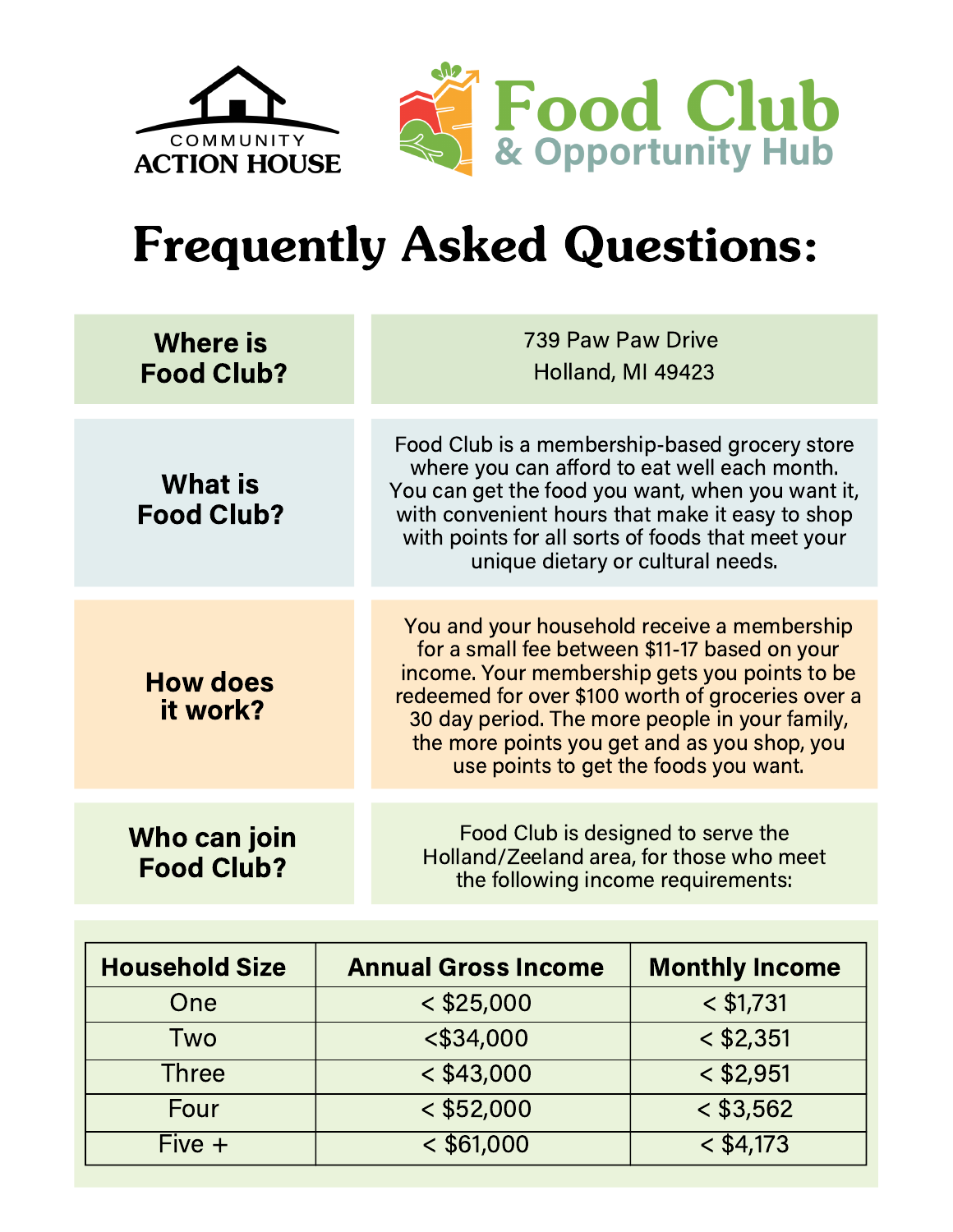| <b>How many points</b><br>do I get with my                               | # of People in Household                                                                                                                                                                                                                                                                                                                                                                                                                                                                                               | <b>Points Given to Shop</b> |
|--------------------------------------------------------------------------|------------------------------------------------------------------------------------------------------------------------------------------------------------------------------------------------------------------------------------------------------------------------------------------------------------------------------------------------------------------------------------------------------------------------------------------------------------------------------------------------------------------------|-----------------------------|
|                                                                          | One person                                                                                                                                                                                                                                                                                                                                                                                                                                                                                                             | 60                          |
|                                                                          | Couple                                                                                                                                                                                                                                                                                                                                                                                                                                                                                                                 | 90                          |
| membership?                                                              | Family (3-5 people)                                                                                                                                                                                                                                                                                                                                                                                                                                                                                                    | 120                         |
|                                                                          | Family (6+ people)                                                                                                                                                                                                                                                                                                                                                                                                                                                                                                     | 150                         |
|                                                                          |                                                                                                                                                                                                                                                                                                                                                                                                                                                                                                                        |                             |
| What will I be<br>able to buy at<br><b>Food Club?</b>                    | Lots of different things! Food Club will look like a<br>grocery store, and have fresh fruit and vegetables,<br>fresh and frozen meat, dairy products, and dry or<br>canned items. You'll be able to redeem your points<br>to shop for what items and how much you need,<br>instead of receiving a large box that was packed<br>for you. Food Club will offer fresh fruits and<br>vegetables at a lower cost, so that you can spend<br>your points on food that helps you move forward,<br>instead of holding you back! |                             |
| <b>How much are</b><br>memberships?                                      | The cost of a membership will vary from \$11 - \$17<br>a month depending on your household size and<br>income.                                                                                                                                                                                                                                                                                                                                                                                                         |                             |
|                                                                          |                                                                                                                                                                                                                                                                                                                                                                                                                                                                                                                        |                             |
| <b>What documents</b><br>do I need to<br>provide to get a<br>membership? | All members will be asked to provide some form<br>of documentation to verify their income. The<br>following documents will be accepted:<br><i>i. Last 2 Pay Stubs</i><br><i>ii. Last year's tax returns (W2 or returns)</i><br>iii. SSI<br>iv. SSDI<br>v. Child support record<br>vi. Retirement Benefits<br>vii. Other Income: accepted upon staff approval.                                                                                                                                                          |                             |
|                                                                          |                                                                                                                                                                                                                                                                                                                                                                                                                                                                                                                        |                             |
| <b>What is included</b><br>in my<br>membership?                          | Membership at Food Club includes so much<br>more than just shopping, you also gain first<br>access to cooking classes, workshops and<br>connections to other local community<br>organizations and agencies. Food Club is really<br>meant to be the one stop shop where you can<br>come for food and leave with a plan!                                                                                                                                                                                                 |                             |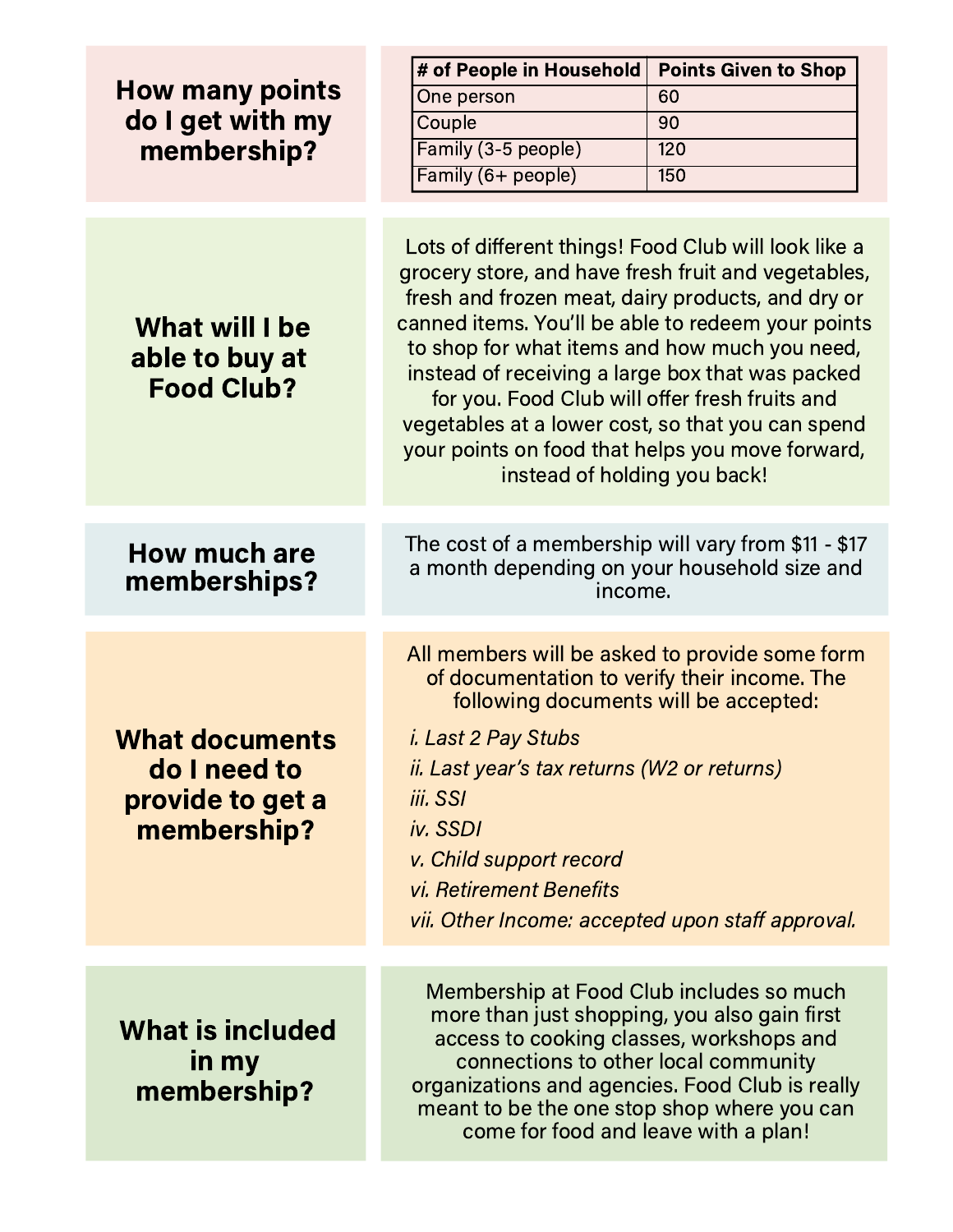| Do I have to buy<br>a membership<br>every month?                                                | You can choose which months to buy a<br>membership, depending on what's right for your<br>household! Food Club is here for when you need<br>it, even if you don't need to buy a membership<br>every month.                                                                   |
|-------------------------------------------------------------------------------------------------|------------------------------------------------------------------------------------------------------------------------------------------------------------------------------------------------------------------------------------------------------------------------------|
| <b>How do I renew</b><br>my membership?                                                         | 1. Come into Food Club and do it in person at<br>the Membership Services Desk.<br>2. OR update your personal information<br>through our connect portal, then come in<br>person to finalize the membership purchase<br>or call and pay for your membership over the<br>phone. |
| Will I be able to buy<br>personal care<br>items?                                                | We are hoping to have personal care items<br>available, although they may not be immediately<br>at the launch. However these items are never<br>promised and due to demand, there may be<br>limits on how many you can buy at one time.                                      |
| Am I still able to get<br>diapers/wipes and<br>formula for free?                                | Yes!<br>They will be available at the Membership<br>Services Desk.                                                                                                                                                                                                           |
| What if I don't use<br>all of my points in a<br>month?<br>If I use them all,<br>can I buy more? | a. Points to not roll over after the 30-day period.<br>If you're unable to come in and use your points,<br>please talk to a staff member.<br>b. No additional points may be purchased if a<br>household runs out of points before the month is<br>over.                      |